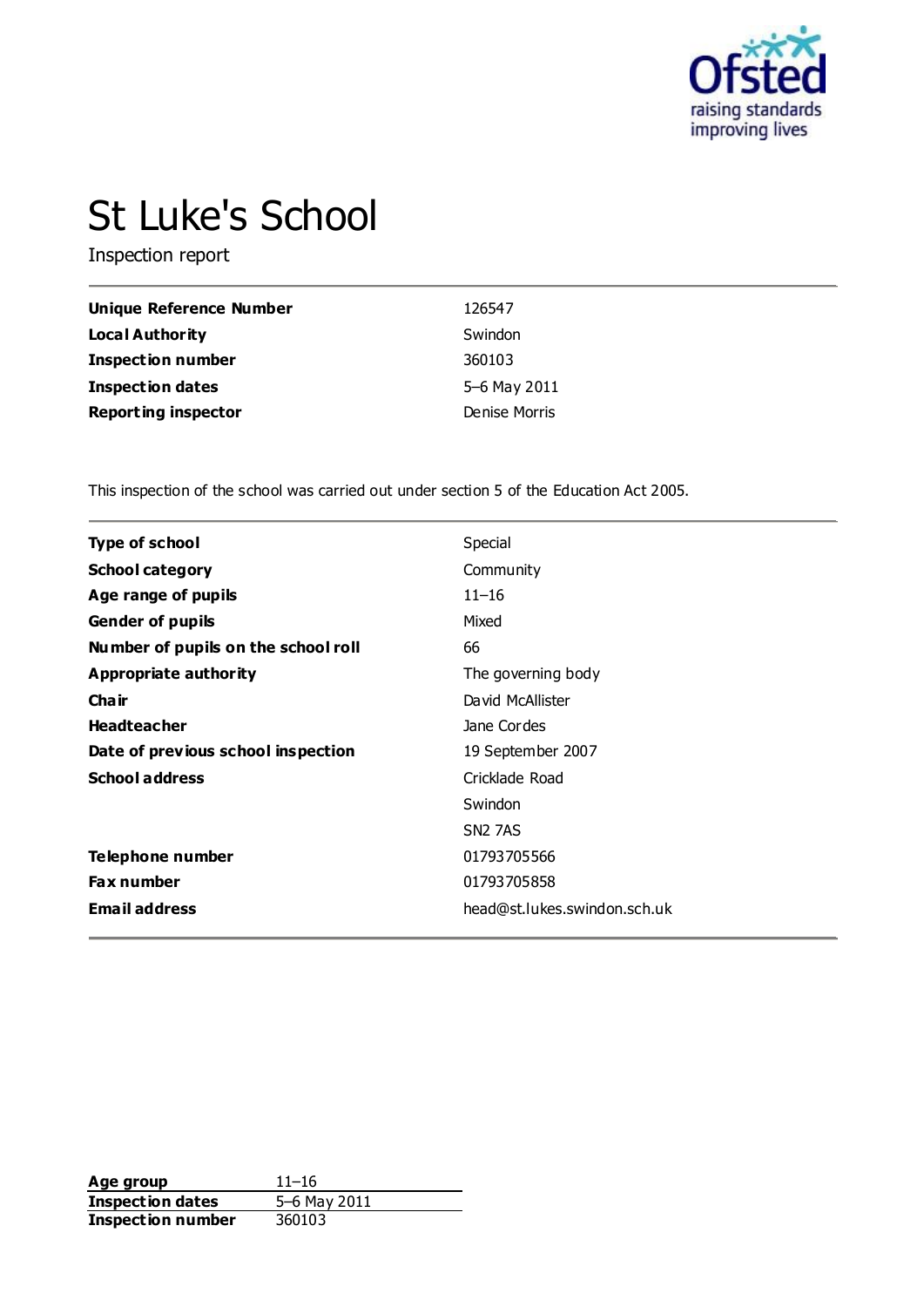The Office for Standards in Education, Children's Services and Skills (Ofsted) regulates and inspects to achieve excellence in the care of children and young people, and in education and skills for learners of all ages. It regulates and inspects childcare and children's social care, and inspects the Children and Family Court Advisory Support Service (Cafcass), schools, colleges, initial teacher training, work-based learning and skills training, adult and community learning, and education and training in prisons and other secure establishments. It assesses council children's services, and inspects services for looked after children, safeguarding and child protection.

Further copies of this report are obtainable from the school. Under the Education Act 2005, the school must provide a copy of this report free of charge to certain categories of people. A charge not exceeding the full cost of reproduction may be made for any other copies supplied.

If you would like a copy of this document in a different format, such as large print or Braille, please telephone 0300 123 4234, or email **[enquiries@ofsted.gov.uk](mailto:enquiries@ofsted.gov.uk)**.

You may copy all or parts of this document for non-commercial educational purposes, as long as you give details of the source and date of publication and do not alter the documentation in any way.

To receive regular email alerts about new publications, including survey reports and school inspection reports, please visit our website and go to 'Subscribe'.

Royal Exchange Buildings St Ann's Square Manchester M2 7LA T: 0300 123 4234 Textphone: 0161 618 8524 E: **[enquiries@ofsted.gov.uk](mailto:enquiries@ofsted.gov.uk)**

W: **[www.ofsted.gov.uk](http://www.ofsted.gov.uk/)**

© Crown copyright 2011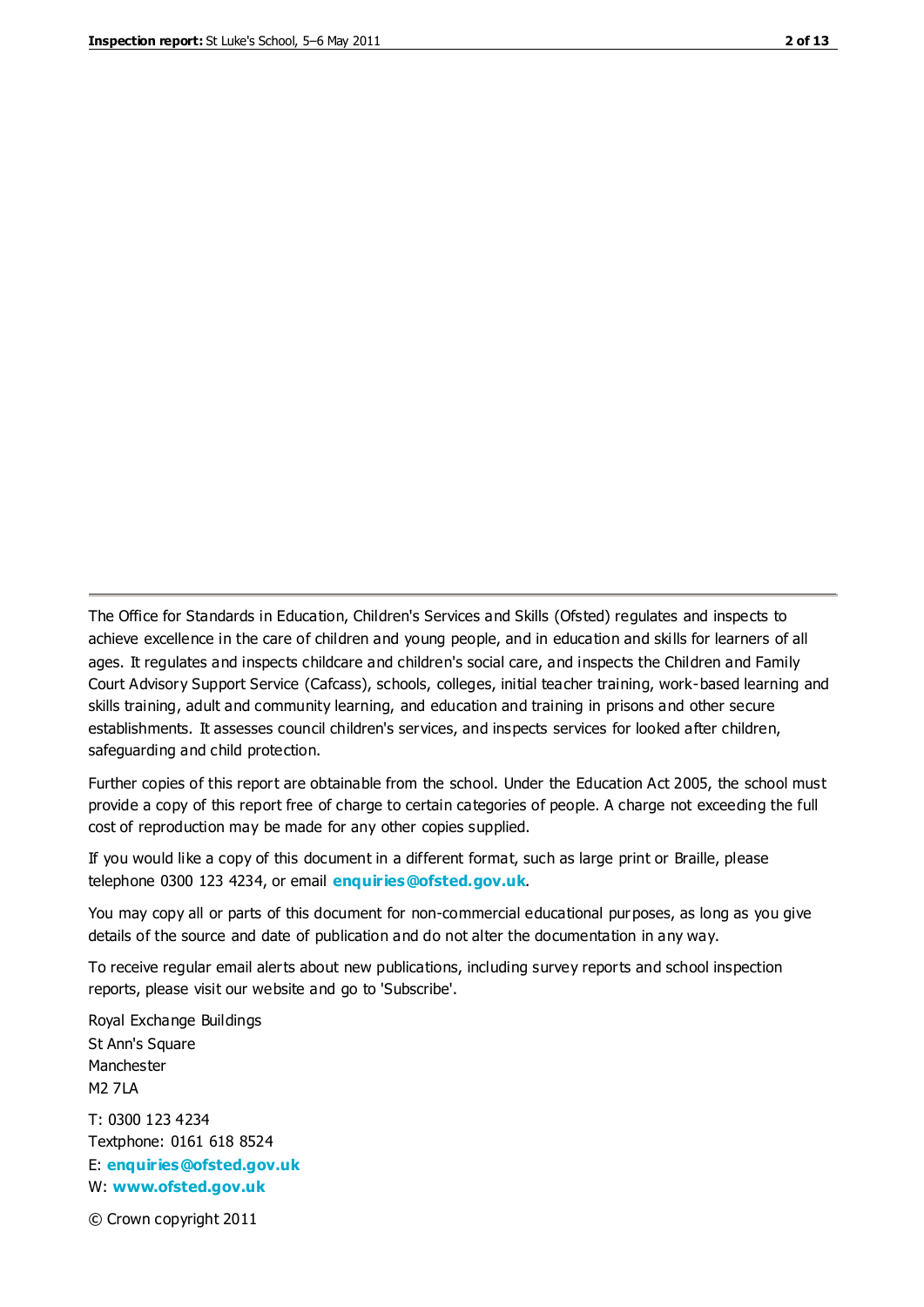# **Introduction**

This inspection was carried out by two additional inspectors. During the inspection, 12 lessons were observed and 11 different teachers were seen. Meetings were held with staff, senior leaders, students and members of the governing body. Inspectors observed the school's work and looked at school documentation including planning documents, students' work, assessment and tracking data, and safeguarding policies. A total of eight parents and carers responded to the inspection questionnaire.

The inspection team reviewed many aspects of the school's work. It looked in detail at a number of key areas.

- How well the school has improved attendance.
- $\blacksquare$  How assessment has improved since the last inspection.
- $\blacksquare$  How effectively the provision meets the needs of girls.

# **Information about the school**

St Luke's is an average sized school for students with behavioural, emotional and social difficulties, all of whom have statements of special educational needs. A few have additional autistic spectrum disorders. There are only three girls in the school spread across three different age groups. Nearly all students come from Swindon, and a few come from the surrounding areas of Wiltshire. A new headteacher took up post in January 2011.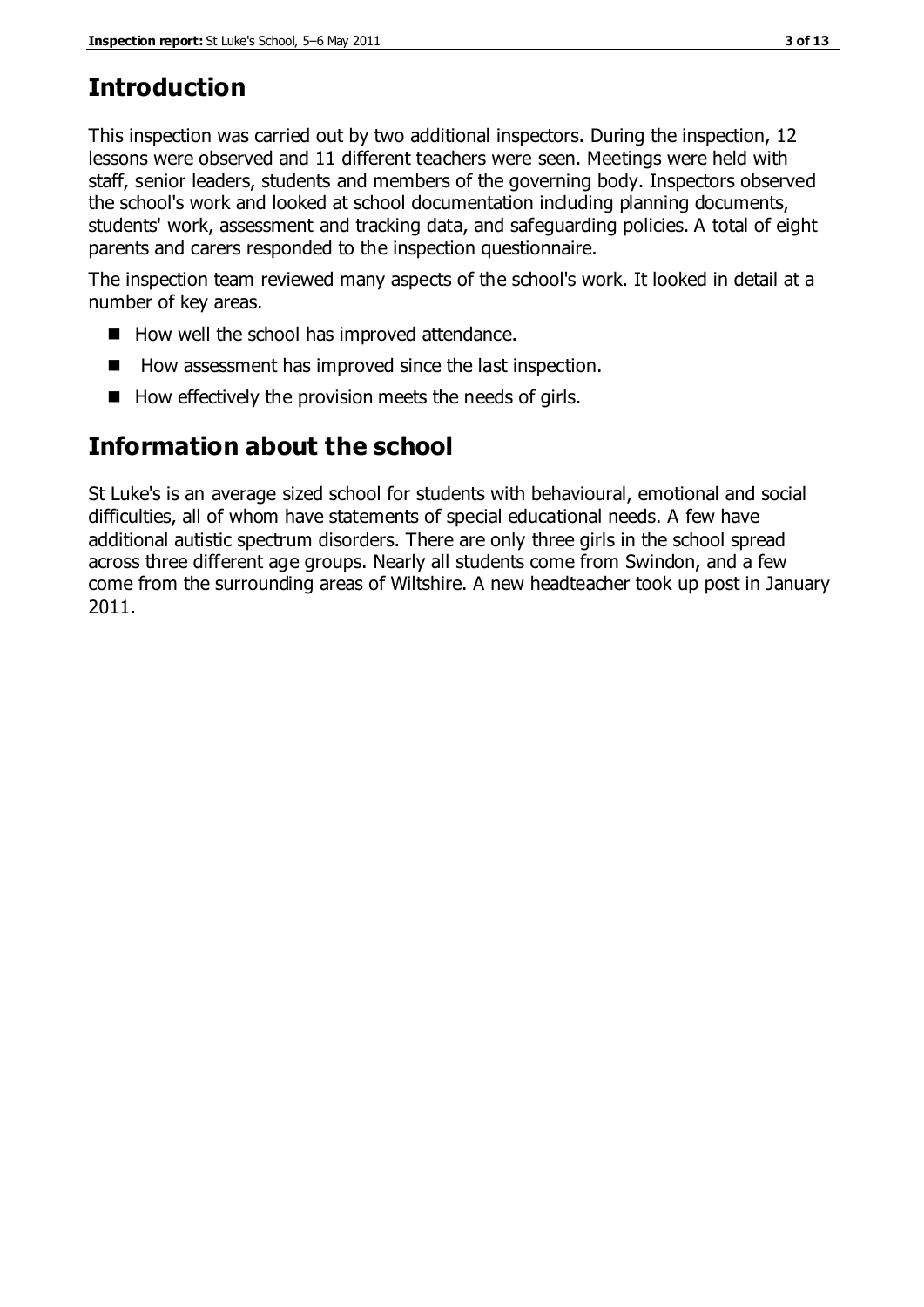# **Inspection judgements**

| Overall effectiveness: how good is the school? |  |
|------------------------------------------------|--|
|------------------------------------------------|--|

#### **The school's capacity for sustained improvement 2**

#### **Main findings**

St Luke's is a good school. As a result of good leadership and management it has improved in almost all areas since the last inspection and standards are rising. The school has an excellent relationship with parents and carers who are very pleased with the school and rightly say that their children feel safe and secure at school. Students agree with them and the vast majority say that they enjoy their time there. 'We make a bond with the staff which you do not get in other schools' was a typical comment from a student. The overwhelming majority of students attend well with one class this year attaining 96% attendance so far. A very small minority, however, have a long history of non-attendance, do not come to school regularly enough and attend well below the expected level. The vast majority of students behave well and respect the school's rules. The good quality of care, support and guidance that the school provides enables them to improve their behaviour and their social and emotional skills, preparing them well for learning. As a result the school is calm and orderly. Rigorous behaviour management procedures help students to take responsibility for their own behaviour. Students' awareness of how to lead healthy lives is good. They make effective use of the extensive grounds and the sporting facilities at the school to keep fit and make healthy choices at lunchtimes.

Students achieve well during their time at the school. By Year 11 the majority attain a good range of vocational and academic qualifications including GCSEs. They develop confidence and self-esteem through their successes. Teaching across the school is good and engages students in some exciting activities from the rich and varied curriculum. In one lesson, for example, a student commented: 'I love this lesson, I would rather be here than at home any day.' Students with additional special educational needs and/or disabilities, including those with autism, make similar progress to their peers. Good improvements to the assessment and tracking system have resulted in a clear view of each pupil's progress. However, the very small number of girls at the school means that there are not always sufficient opportunities for them to form friendship groups or take part in group activities with other girls of their age.

Leadership and management are firmly based on ongoing evaluation of strengths and weaknesses. The school has established itself in the local community as an effective source of expertise for helping students with behavioural and learning needs. The headteacher, together with the senior leadership team, has successfully built on previous good management to securely embed many new initiatives and develop strong partnerships to help the school move forward. Staff have built productive links with local schools and businesses which have broadened opportunities for students to learn about the world of work. This helps them in their work-related courses. The governing body provides satisfactory support to leaders and staff and is aware of the school's strengths and weaknesses. School development planning is good, a result of effective monitoring and accurate self-evaluation that show leaders what is working well and what needs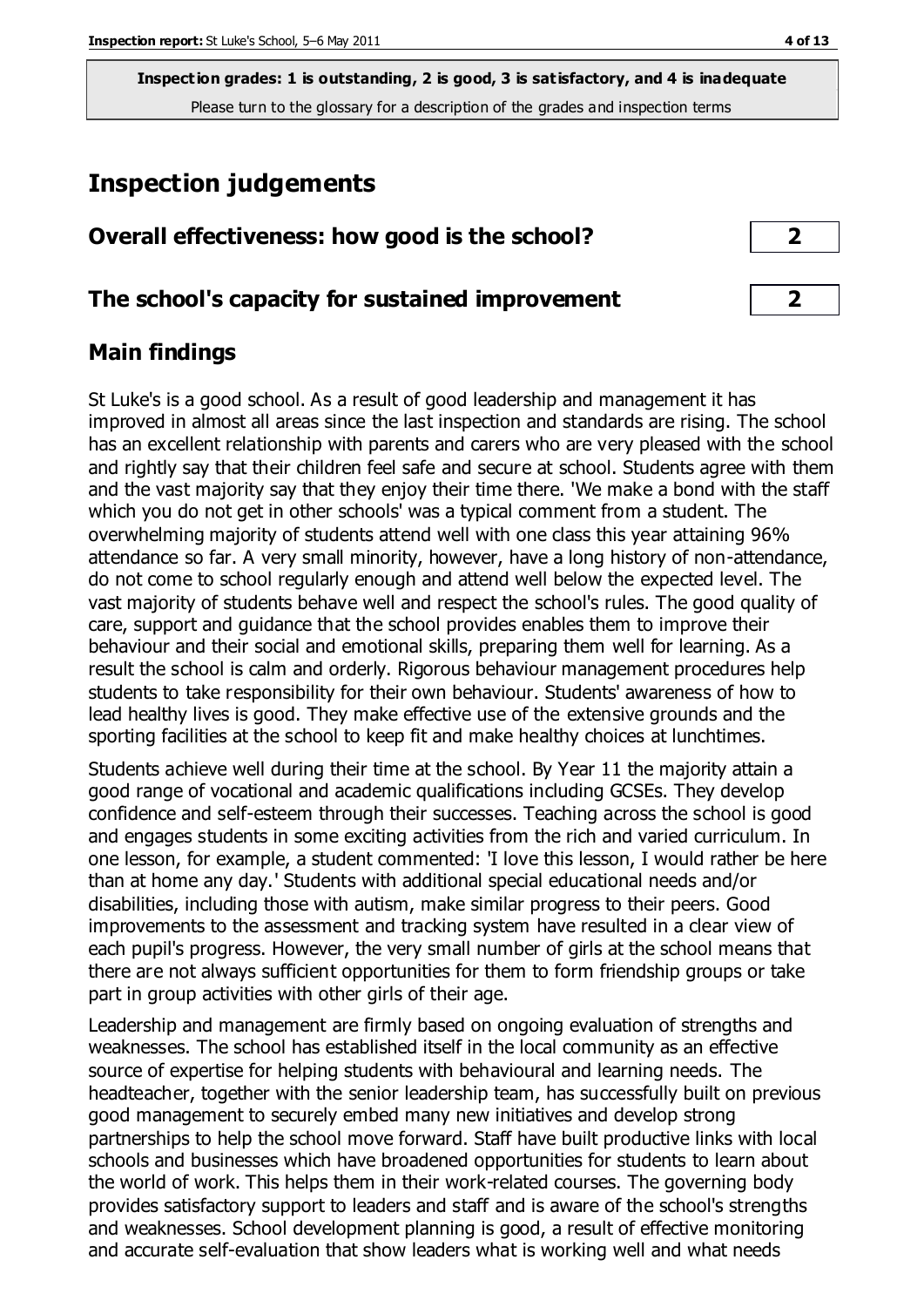improving. The school's leaders have established a solid track record of ongoing improvement in all areas over the last few years. These factors mean that the school has a good capacity to continue improving.

#### **What does the school need to do to improve further?**

- Improve attendance, particularly by the small minority of students who do not come to school often enough, by working closely with students, parents, carers and support agencies.
- Develop provision for girls so that they have more appropriate peer groups, choices and opportunities to develop friendships.

#### **Outcomes for individuals and groups of pupils 2**



All groups of students, including boys and girls, achieve well during their time at the school. From exceptionally low starting points, the majority of students make good gains in all aspects of learning. In 2010, for example, students at the end of Year 11 achieved an average of 6.9 passes at GCSE. They achieved well in English, mathematics, science and information and communication technology. School assessment data show that students in the current Year 11 are on track to exceed last year's results. Students in Years 7 to 9 make a good start at the school, achieving well and improving their literacy skills in particular. This was evident in an English lesson in Year 7, for example, where students made good gains in learning about the use of speech marks in their writing. Because the teacher provided a good demonstration using the interactive whiteboard as a model for writing, students were able to break their task down into small achievable steps. Students also use their literacy skills well in other subjects. This was exemplified in Year 8 where students showed good investigation skills as they researched the causes of hurricanes based on the recent Hurricane Katrina. They improved their literacy skills as they rearranged words to form sentences and read about the causes and effects of high pressure on hurricane formation. In Years 10 and 11 students concentrate on gaining useful qualifications. They benefit from exciting opportunities which engage them fully in learning. As part of the national Open College Network Diploma, for example, three boys were busy identifying and disassembling a real car engine. They were excited by the task, fully focused and keen to do well. As a result they made some very good progress as well as learning how to use tools safely.

Students' good behaviour is evident in and around the school and is reflected in their positive views. They are mainly engaged and confident and share a positive view of the school. Students say that they enjoy school and feel safe. They say that teachers deal effectively and quickly with any bullying that may arise. Girls feel that they are treated appropriately and feel safe. Students say that racism is very rare. The vast majority say that they like the school better than their previous schools because the counsellors are good, there is 'lots of sport and the fun days are great'. The school council has a positive impact on the running of the school, including being involved in staff recruitment. Students contribute well to the community through work experience and thorough raising money for charities. Attendance is still below the national average for mainstream schools because of a very small number of students with a background of persistent absence at their previous schools. Nevertheless, St Luke's can point to some impressive examples of positive outcomes where other provision has failed. After students join the school, there is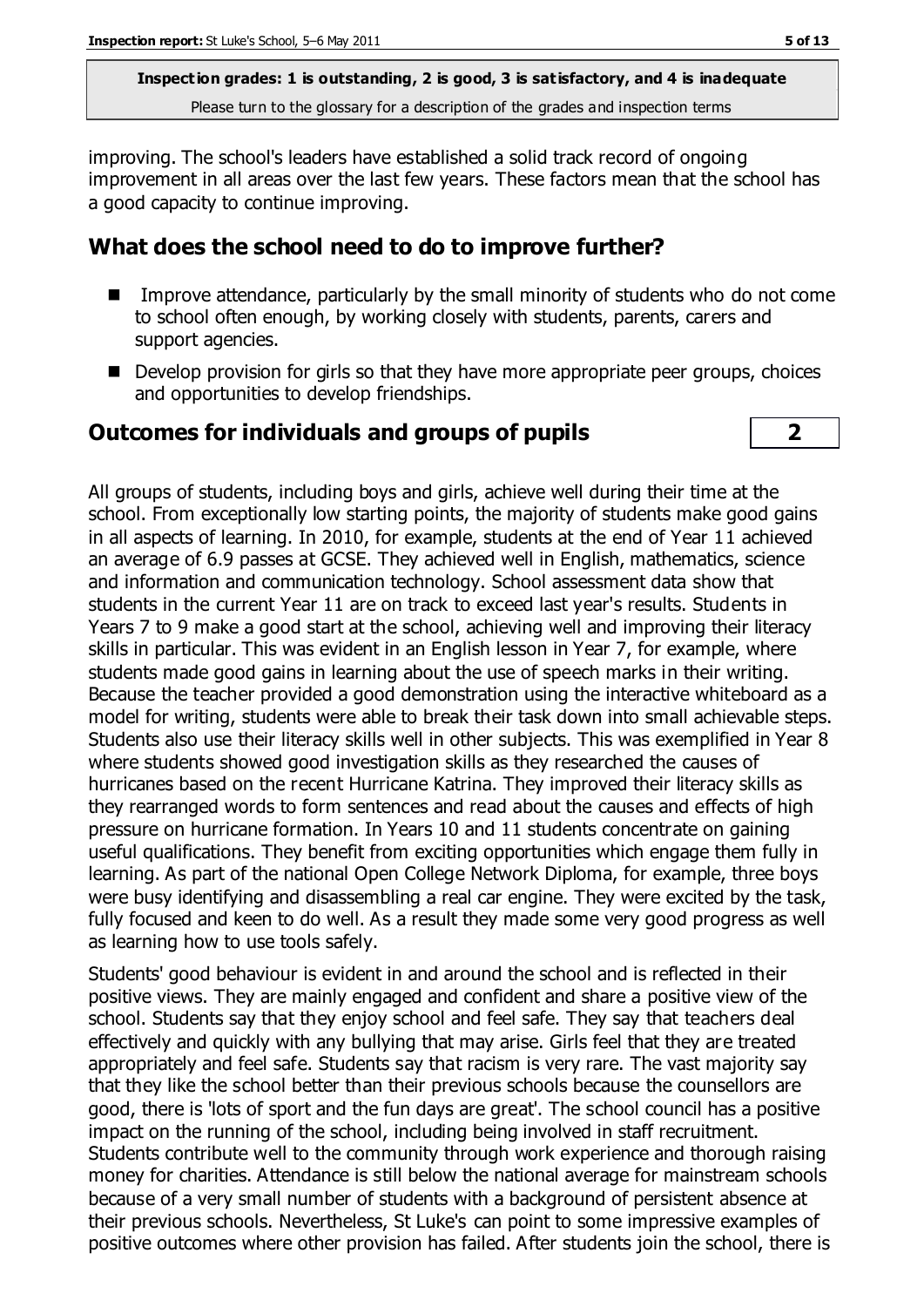# **Inspection grades: 1 is outstanding, 2 is good, 3 is satisfactory, and 4 is inadequate**

Please turn to the glossary for a description of the grades and inspection terms

a dramatic improvement in their behaviour and very little disruption to lessons. Most understand the rules and routines well and almost all adhere to them. This is because they value the opinions of staff and want to succeed. Because of the success the school is having in improving personal development and raising standards, students are prepared well for their futures. They are regularly involved in fund raising, recently raising a significant amount of money to support their link school in Africa. Their spiritual, social, moral and cultural development is good.

**Pupils' achievement and the extent to which they enjoy their learning 2** Taking into account: Pupils' attainment<sup>1</sup> 3 The quality of pupils' learning and their progress 2 The quality of learning for pupils with special educational needs and/or disabilities and their progress 2 **The extent to which pupils feel safe 2 Pupils' behaviour 2 The extent to which pupils adopt healthy lifestyles 2 The extent to which pupils contribute to the school and wider community 2 The extent to which pupils develop workplace and other skills that will contribute to their future economic well-being 2** Taking into account: Pupils' attendance<sup>1</sup> 3 **The extent of pupils' spiritual, moral, social and cultural development 2**

These are the grades for pupils' outcomes

<sup>1</sup> The grades for attainment and attendance are: 1 is high; 2 is above average; 3 is broadly average; and 4 is low

### **How effective is the provision?**

A high level of training in the past few years has resulted in improved quality of teaching and learning. The majority of teahing is now good and there is a clear focus on assessment. A strong emphasis on visual learning due to the effective use of technology helps to keep students interested in their tasks. This was evident in Years 8 and 9 as students navigated the internet to research different logos. They showed good skills as they used editing tools to create their own logo, following instructions carefully. They tried to extend their skills as much as possible because, as one commented, 'we are trying to achieve Level 4 and maybe Level 5', showing good involvement in assessing their own work. Questioning is a particular strength of many lessons providing valuable opportunities for teachers to check students' understanding. Just occasionally the pace of learning dips because not enough work is expected.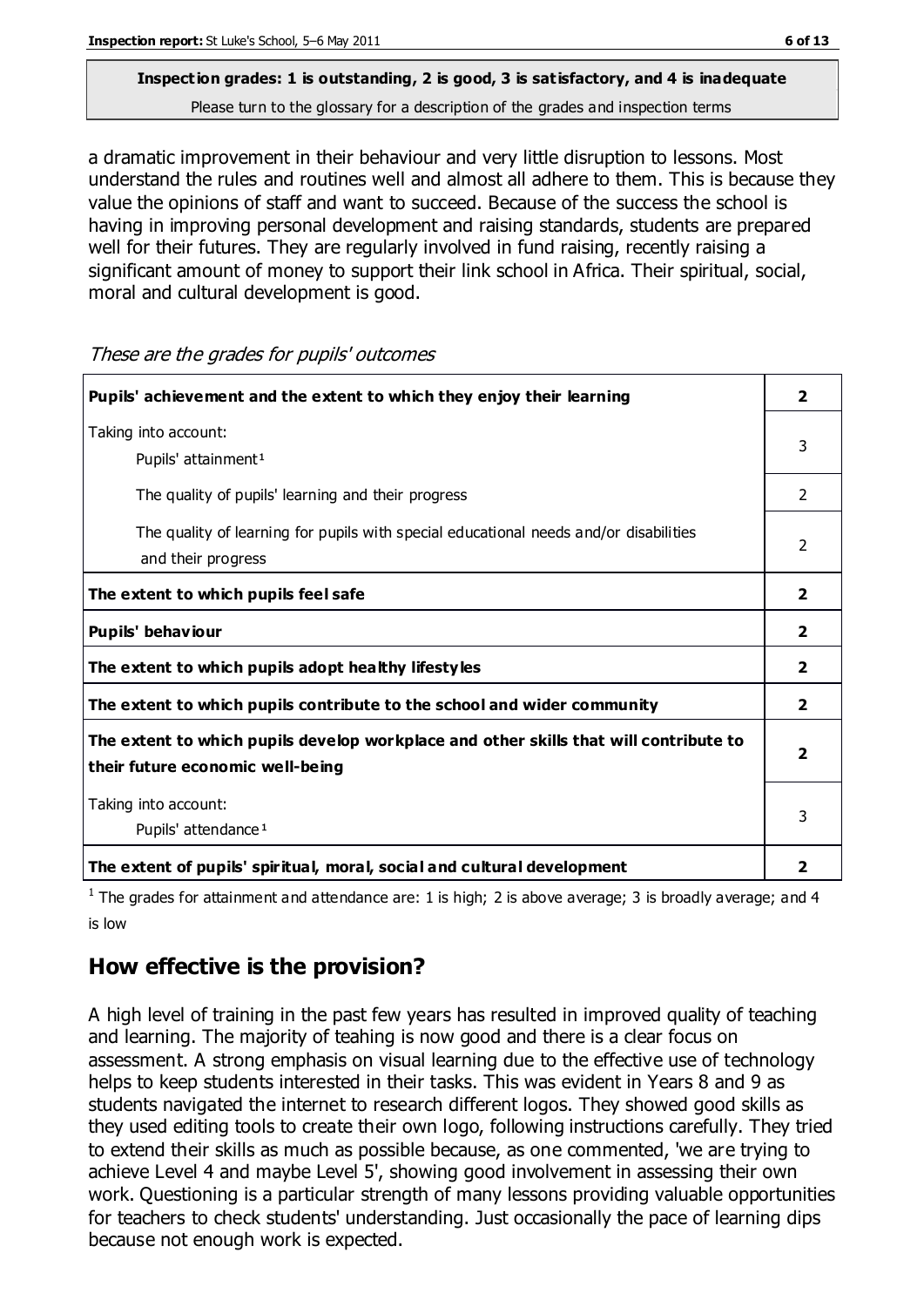The rich curriculum provides very well for all groups, including those with additional special educational needs and/or disabilities. Girls and boys have equal access to the wide range of trips, residential experiences and sporting activities. The girls, however, feel, with some justification, that they would like to have more access to female friendship groups. A strong focus on work experience in places like local shops and relevant college links ensure that students are well prepared for their futures. Sporting links are good and play a valuable contribution to students' healthy lifestyles. Opportunities to visit local churches and the local mosque enable students to learn about the different faiths in their community.

Good quality care, guidance and support have resulted in behaviour and attitudes improving across the school. Very strong links with parents and carers, including their full involvement on a daily basis, has resulted in behaviour improving rapidly. The school is working hard with external agencies to improve the attendance of the small minority of students who do not attend often enough. Leaders have actively identified successful ways to improve exclusion rates and have some impressive evidence of case histories showing success in these areas. Rigorous procedures and links with education welfare services are also strong reasons for these improvements. Students with additional special educational needs and/or disabilities are well supported, ensuring that they achieve as well as their peers.

| The quality of teaching                                                                                    |  |
|------------------------------------------------------------------------------------------------------------|--|
| Taking into account:<br>The use of assessment to support learning                                          |  |
| The extent to which the curriculum meets pupils' needs, including, where relevant,<br>through partnerships |  |
| The effectiveness of care, guidance and support                                                            |  |

These are the grades for the quality of provision

#### **How effective are leadership and management?**

The new leadership team has built successfully on previous improvements so that all aspects of the school have improved. The headteacher has a clear vision for the school's future. She is embedding her ambition and driving improvement through rigorous monitoring, accurate self-evaluation and regular assessment of how well each area of the school and each pupil are doing. Other senior leaders and staff are very supportive and proud of their achievements. Through rigorous monitoring and high levels of training, leaders have increased the percentage of good lessons. This has had a positive impact on raising standards and improving achievement. Members of the governing body know what needs improving and support the school well. Several are new to their roles, however, and as a result they are not yet as challenging to leaders as they could be. Leaders have established excellent relationships with parents and carers and as a result most are working closely in partnership with the school to successfully improve their children's behaviour and attendance. Strong partnerships with outside agencies and other local schools, through both training and outreach support, are having a positive impact on provision. The school actively promotes equality and works hard to eliminate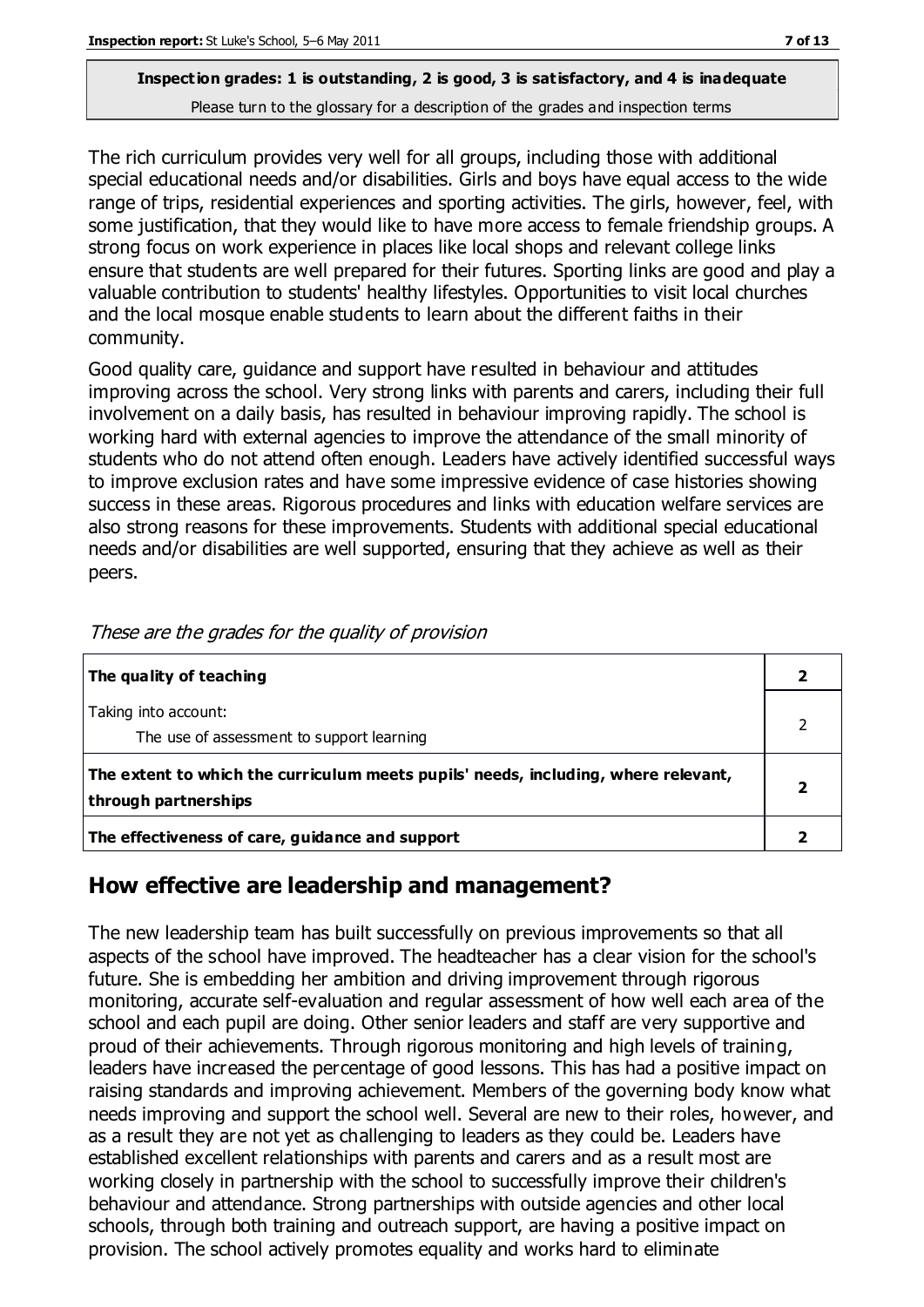discrimination. Leaders are well aware of the need to improve opportunities for girls to socialise more widely and have already begun to do so. Safeguarding procedures fully meet current requirements. There are rigorous procedures to keep students safe and secure. The school has developed a good strategy for community cohesion, with positive local partnerships and productive links with other schools including one in Berkshire and one in Africa, both helping to improve students' awareness of other cultures and lifestyles.

These are the grades for leadership and management

| The effectiveness of leadership and management in embedding ambition and driving<br>improvement                                                                  |                |
|------------------------------------------------------------------------------------------------------------------------------------------------------------------|----------------|
| Taking into account:<br>The leadership and management of teaching and learning                                                                                   | 2              |
| The effectiveness of the governing body in challenging and supporting the<br>school so that weaknesses are tackled decisively and statutory responsibilities met | 3              |
| The effectiveness of the school's engagement with parents and carers                                                                                             | 1              |
| The effectiveness of partnerships in promoting learning and well-being                                                                                           | $\overline{2}$ |
| The effectiveness with which the school promotes equality of opportunity and tackles<br>discrimination                                                           | $\overline{2}$ |
| The effectiveness of safeguarding procedures                                                                                                                     | $\mathbf{2}$   |
| The effectiveness with which the school promotes community cohesion                                                                                              | 2              |
| The effectiveness with which the school deploys resources to achieve value for money                                                                             | 2              |

#### **Views of parents and carers**

A low number of parents and carers responded to the inspection questionnaire. Those who responded are very pleased with the school and rightly believe that it keeps their children safe and secure. 'The school is fantastic. My child has developed enormously during his years at St Luke's' commented a parent. A quarter of those parents and carers who responded say that their child does not enjoy school. However, in the discussions with groups of students during the inspection, almost all students said that this school was better than their previous one and they liked coming.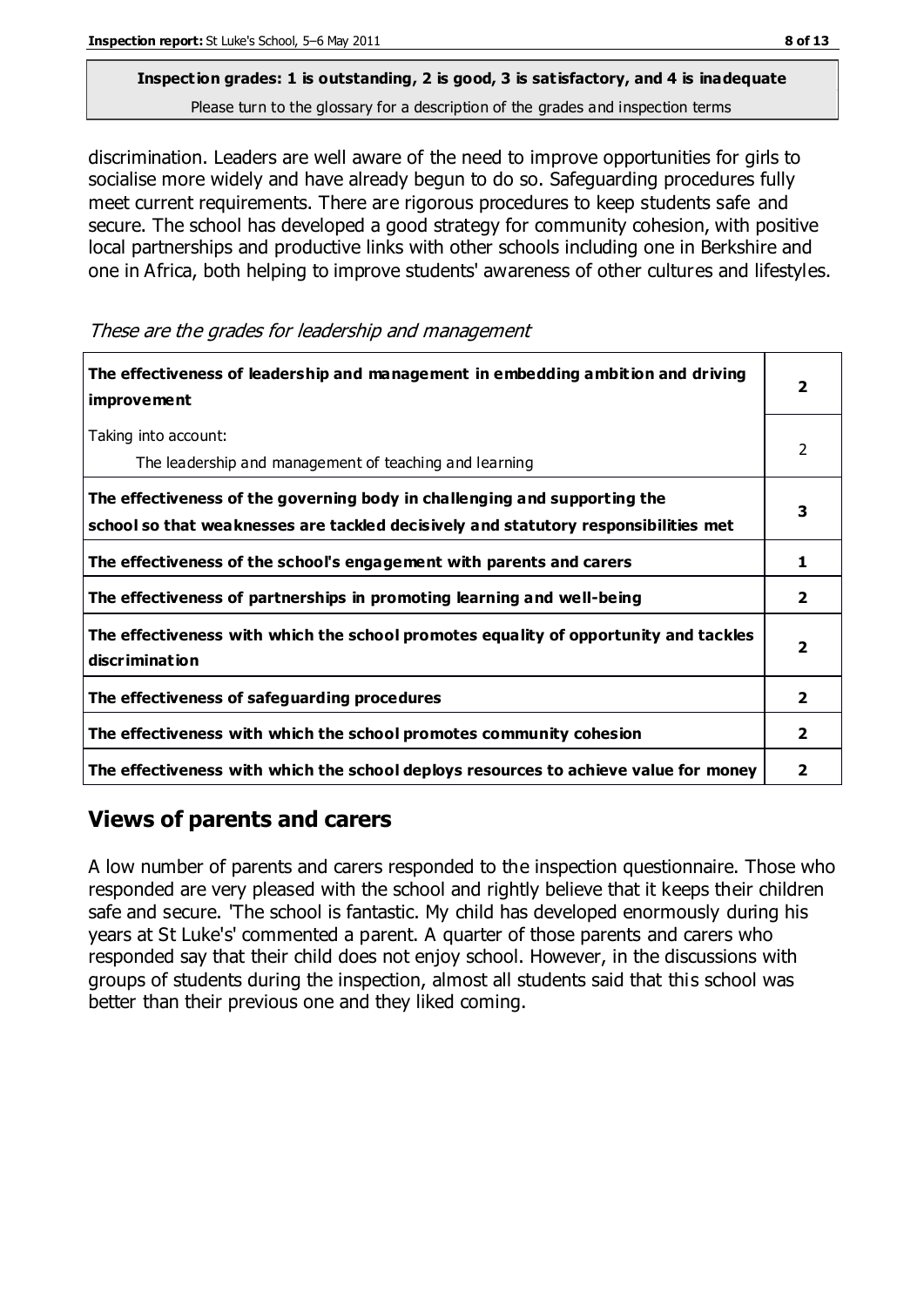#### **Responses from parents and carers to Ofsted's questionnaire**

Ofsted invited all the registered parents and carers of pupils registered at St Luke's School to complete a questionnaire about their views of the school.

In the questionnaire, parents and carers were asked to record how strongly they agreed with 13 statements about the school.

The inspection team received eight completed questionnaires by the end of the on-site inspection. In total, there are 66 pupils registered at the school.

| <b>Statements</b>                                                                                                                                                                                                                                       | <b>Strongly</b><br>agree |               | <b>Agree</b>   |               | <b>Disagree</b> |               | <b>Strongly</b><br>disagree |               |
|---------------------------------------------------------------------------------------------------------------------------------------------------------------------------------------------------------------------------------------------------------|--------------------------|---------------|----------------|---------------|-----------------|---------------|-----------------------------|---------------|
|                                                                                                                                                                                                                                                         | <b>Total</b>             | $\frac{1}{2}$ | <b>Total</b>   | $\frac{1}{2}$ | <b>Total</b>    | $\frac{0}{0}$ | <b>Total</b>                | $\frac{0}{0}$ |
| My child enjoys school                                                                                                                                                                                                                                  | $\overline{2}$           | 25            | 4              | 50            | $\overline{2}$  | 25            | 0                           | $\mathbf 0$   |
| The school keeps my child<br>safe                                                                                                                                                                                                                       | 5                        | 63            | 3              | 38            | 0               | 0             | $\mathbf 0$                 | $\mathbf 0$   |
| My school informs me about<br>my child's progress                                                                                                                                                                                                       | $\overline{7}$           | 88            | $\mathbf{1}$   | 13            | 0               | $\mathbf 0$   | $\mathbf 0$                 | $\mathbf 0$   |
| My child is making enough<br>progress at this school                                                                                                                                                                                                    | 4                        | 50            | $\overline{4}$ | 50            | 0               | 0             | $\mathbf 0$                 | $\mathbf 0$   |
| The teaching is good at this<br>school                                                                                                                                                                                                                  | 6                        | 75            | $\overline{2}$ | 25            | 0               | $\mathbf 0$   | $\mathbf 0$                 | $\mathbf 0$   |
| The school helps me to<br>support my child's learning                                                                                                                                                                                                   | 5                        | 63            | 3              | 38            | 0               | 0             | 0                           | $\mathbf 0$   |
| The school helps my child to<br>have a healthy lifestyle                                                                                                                                                                                                | $\overline{4}$           | 50            | 4              | 50            | 0               | 0             | $\mathbf{0}$                | $\mathbf 0$   |
| The school makes sure that<br>my child is well prepared for<br>the future (for example<br>changing year group,<br>changing school, and for<br>children who are finishing<br>school, entering further or<br>higher education, or entering<br>employment) | 6                        | 75            | $\overline{2}$ | 25            | $\mathbf 0$     | $\mathbf 0$   | $\mathbf 0$                 | $\mathbf 0$   |
| The school meets my child's<br>particular needs                                                                                                                                                                                                         | 6                        | 75            | $\overline{2}$ | 25            | 0               | 0             | $\mathbf 0$                 | $\mathbf 0$   |
| The school deals effectively<br>with unacceptable behaviour                                                                                                                                                                                             | $\overline{7}$           | 88            | $\mathbf{1}$   | 13            | 0               | 0             | $\mathbf 0$                 | $\mathbf 0$   |
| The school takes account of<br>my suggestions and concerns                                                                                                                                                                                              | 5                        | 63            | 3              | 38            | 0               | 0             | 0                           | 0             |
| The school is led and<br>managed effectively                                                                                                                                                                                                            | $\overline{7}$           | 88            | $\mathbf{1}$   | 13            | $\pmb{0}$       | $\mathbf 0$   | $\mathbf 0$                 | $\mathbf 0$   |
| Overall, I am happy with my<br>child's experience at this<br>school                                                                                                                                                                                     | 6                        | 75            | $\overline{2}$ | 25            | 0               | $\pmb{0}$     | $\pmb{0}$                   | $\mathbf 0$   |

The table above summarises the responses that parents and carers made to each statement. The percentages indicate the proportion of parents and carers giving that response out of the total number of completed questionnaires. Where one or more parents and carers chose not to answer a particular question, the percentages will not add up to 100%.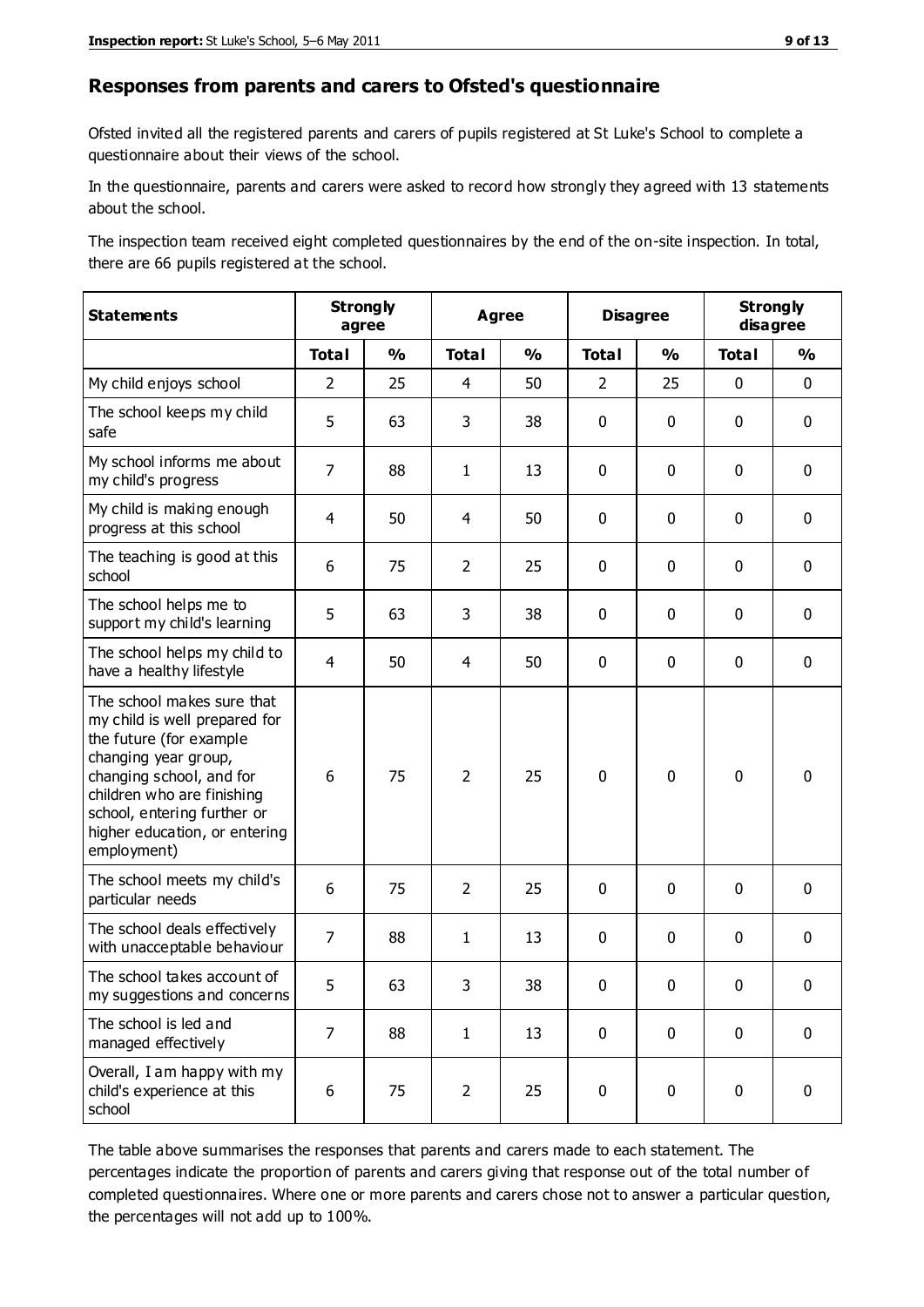## **Glossary**

| Grade   | <b>Judgement</b> | <b>Description</b>                                                                                                                                                                                                            |
|---------|------------------|-------------------------------------------------------------------------------------------------------------------------------------------------------------------------------------------------------------------------------|
| Grade 1 | Outstanding      | These features are highly effective. An outstanding school<br>provides exceptionally well for all its pupils' needs.                                                                                                          |
| Grade 2 | Good             | These are very positive features of a school. A school that<br>is good is serving its pupils well.                                                                                                                            |
| Grade 3 | Satisfactory     | These features are of reasonable quality. A satisfactory<br>school is providing adequately for its pupils.                                                                                                                    |
| Grade 4 | Inadequate       | These features are not of an acceptable standard. An<br>inadequate school needs to make significant improvement<br>in order to meet the needs of its pupils. Ofsted inspectors<br>will make further visits until it improves. |

#### **What inspection judgements mean**

#### **Overall effectiveness of schools**

|                       | Overall effectiveness judgement (percentage of schools) |      |                     |                   |
|-----------------------|---------------------------------------------------------|------|---------------------|-------------------|
| <b>Type of school</b> | <b>Outstanding</b>                                      | Good | <b>Satisfactory</b> | <b>Inadequate</b> |
| Nursery schools       | 46                                                      | 48   | 6                   |                   |
| Primary schools       | 6                                                       | 47   | 40                  | 7                 |
| Secondary schools     | 12                                                      | 39   | 38                  | 11                |
| Sixth forms           | 13                                                      | 42   | 41                  | 3                 |
| Special schools       | 28                                                      | 49   | 19                  | 4                 |
| Pupil referral units  | 14                                                      | 45   | 31                  | 10                |
| All schools           | 10                                                      | 46   | 37                  |                   |

New school inspection arrangements were introduced on 1 September 2009. This means that inspectors now make some additional judgements that were not made previously.

The data in the table above are for the period 1 September 2010 to 31 December 2010 and are consistent with the latest published official statistics about maintained school inspection outcomes (see **[www.ofsted.gov.uk](http://www.ofsted.gov.uk/)**).

The sample of schools inspected during 2010/11 was not representative of all schools nationally, as weaker schools are inspected more frequently than good or outstanding schools.

Percentages are rounded and do not always add exactly to 100.

Sixth form figures reflect the judgements made for the overall effectiveness of the sixth form in secondary schools, special schools and pupil referral units.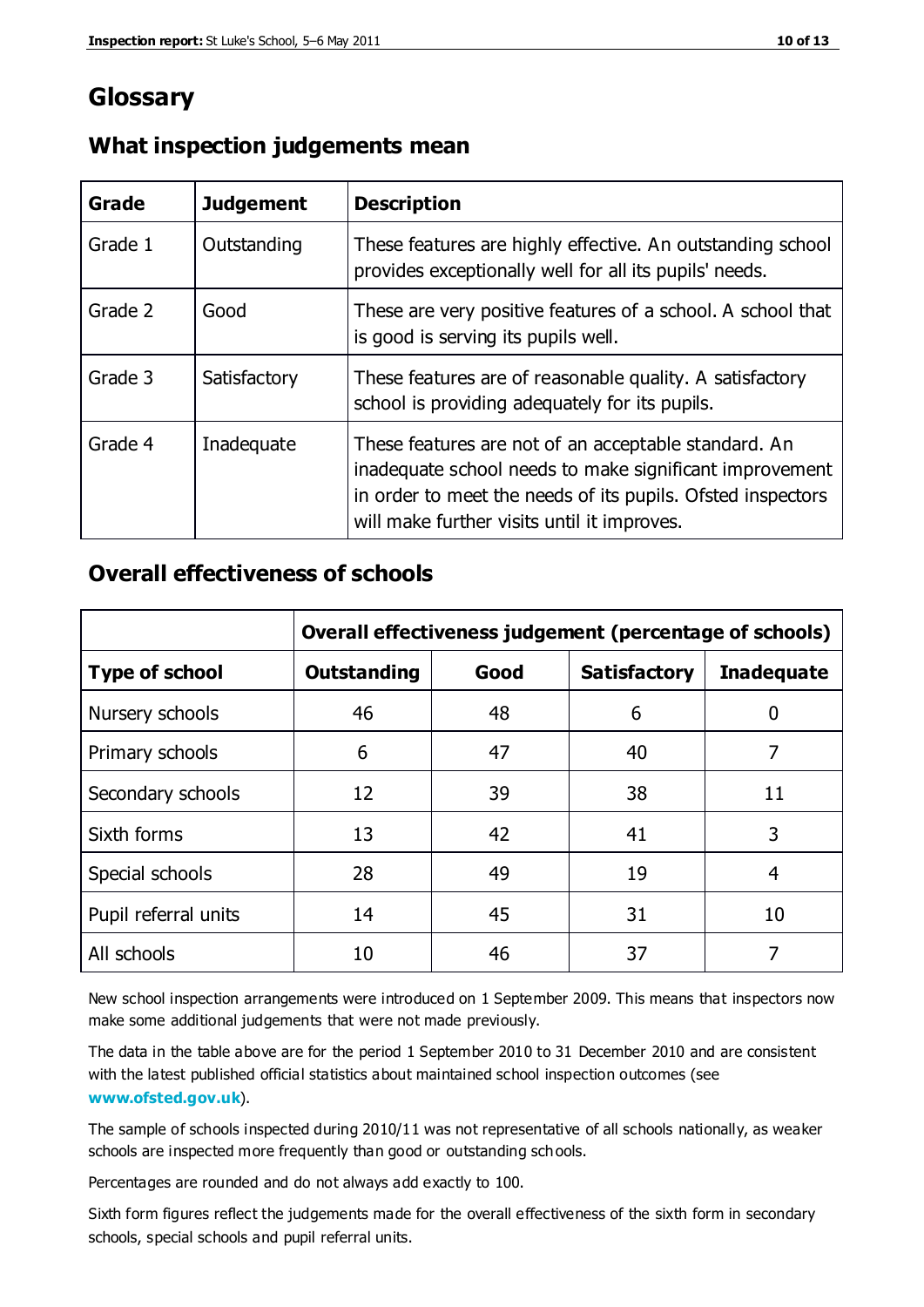# **Common terminology used by inspectors**

| Achievement:               | the progress and success of a pupil in their learning,<br>development or training.                                                                                                                                                          |  |  |
|----------------------------|---------------------------------------------------------------------------------------------------------------------------------------------------------------------------------------------------------------------------------------------|--|--|
| Attainment:                | the standard of the pupils' work shown by test and<br>examination results and in lessons.                                                                                                                                                   |  |  |
| Capacity to improve:       | the proven ability of the school to continue<br>improving. Inspectors base this judgement on what<br>the school has accomplished so far and on the quality<br>of its systems to maintain improvement.                                       |  |  |
| Leadership and management: | the contribution of all the staff with responsibilities,<br>not just the headteacher, to identifying priorities,<br>directing and motivating staff and running the school.                                                                  |  |  |
| Learning:                  | how well pupils acquire knowledge, develop their<br>understanding, learn and practise skills and are<br>developing their competence as learners.                                                                                            |  |  |
| Overall effectiveness:     | inspectors form a judgement on a school's overall<br>effectiveness based on the findings from their<br>inspection of the school. The following judgements,<br>in particular, influence what the overall effectiveness<br>judgement will be. |  |  |
|                            | The school's capacity for sustained<br>improvement.                                                                                                                                                                                         |  |  |
|                            | Outcomes for individuals and groups of pupils.                                                                                                                                                                                              |  |  |
|                            | The quality of teaching.                                                                                                                                                                                                                    |  |  |
|                            | The extent to which the curriculum meets<br>pupils' needs, including, where relevant,<br>through partnerships.                                                                                                                              |  |  |
|                            | The effectiveness of care, guidance and<br>support.                                                                                                                                                                                         |  |  |
| Progress:                  | the rate at which pupils are learning in lessons and<br>over longer periods of time. It is often measured by<br>comparing the pupils' attainment at the end of a key                                                                        |  |  |

stage with their attainment when they started.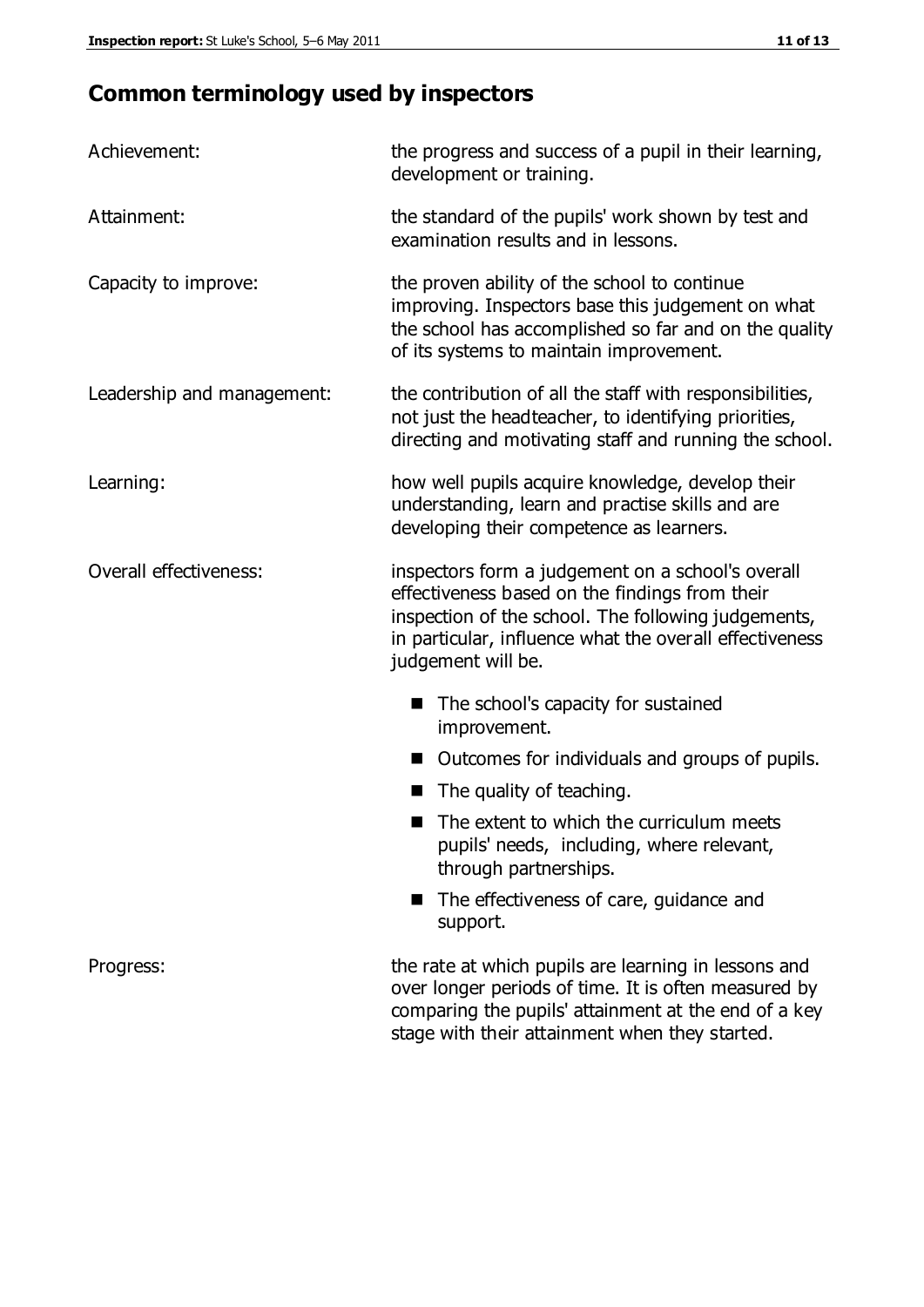#### **This letter is provided for the school, parents and carers to share with their children. It describes Ofsted's main findings from the inspection of their school.**

9 May 2011

#### Dear Students

#### **Inspection of St Luke's School, Swindon SN2 7AS**

Thank you for your help on our recent visit to your school. This letter is to tell you some of the things we found out during our visit.

- Your school gives you a good education, which means you learn how to be ready for life in the wider world.
- You told us that you enjoy coming to school and most of you try to come as often as you can.
- You make good progress and achieve well in your courses.
- You told us all about your healthy lifestyles and we know you do lots of exercise.
- Most of you try hard to be polite and you work well together.
- Your leaders keep you safe and secure.
- We are impressed by the way that you improve your behaviour during your time at the school. Congratulations for this.

We are asking your school to do two things to help you to do even better.

- $\blacksquare$  To make sure that the girls have more opportunities to meet other girls.
- To make sure that all of you come to school as often as you can.

Thank you again for your help.

Yours sincerely

Denise Morris Lead inspector